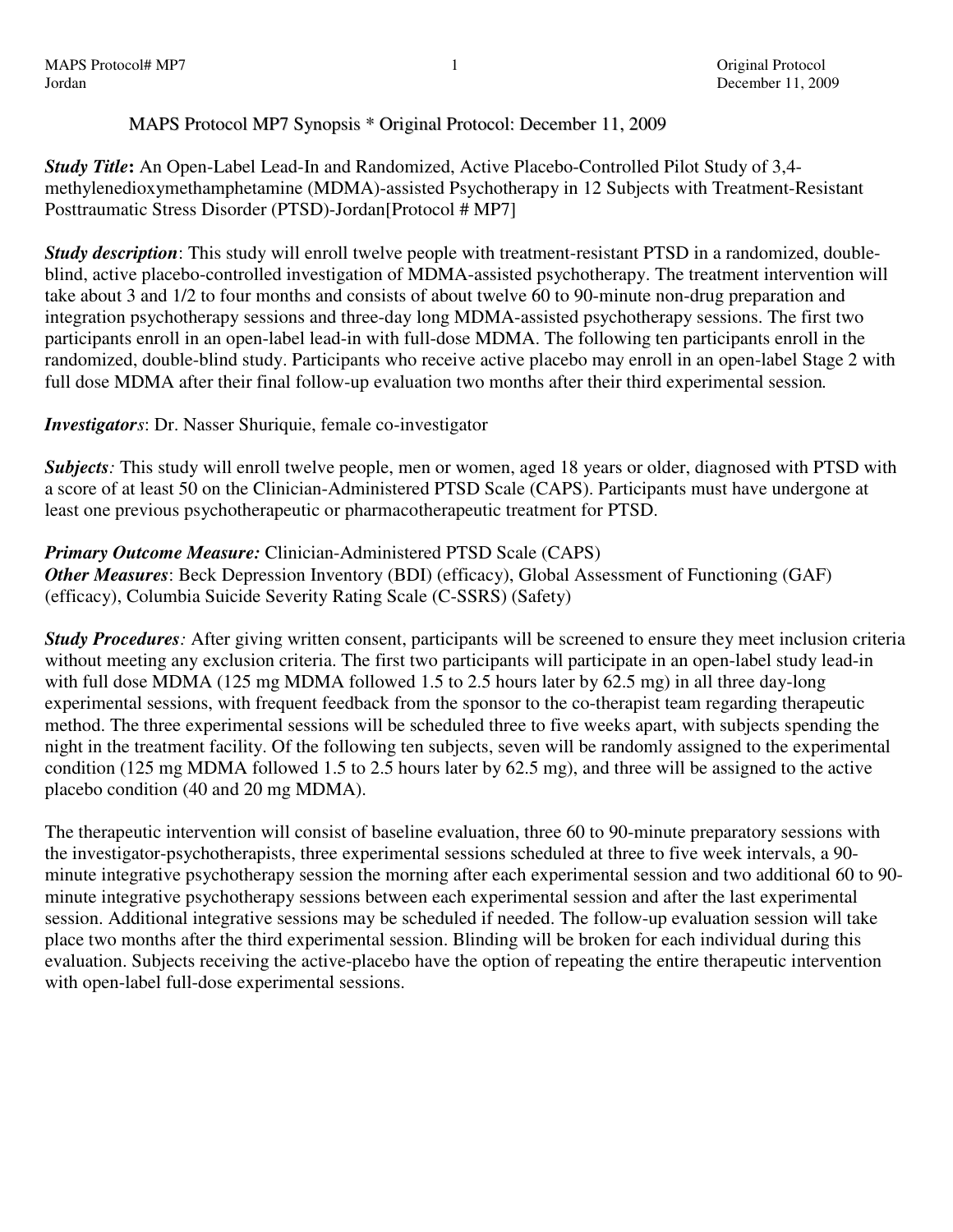Inclusion Criteria

Individuals eligible to be enrolled into this protocol are participants who:

- 1. Meet DSM IV criteria for current PTSD.
- 2. Have a CAPS score of 50 or higher, indicating moderate to severe PTSD symptoms.
- 3. Have had unsuccessful treatment (defined as still meeting PTSD criteria post-treatment) with one of the following:
	- a. Treatment with a selective serotonin uptake inhibitor (SSRI), mirtazapine or a monoamine oxidase inhibitor (MAOI)
	- b. Any form of psychotherapy for the treatment of PTSD.
- 4. Are at least 18 years old
- 5. Are willing to commit to medication dosing, experimental sessions, and follow-up sessions and to complete evaluation instruments.
- 6. Are willing to refrain from taking any psychiatric medications during the study period, with the exception of gabapentin when prescribed for pain control. An exception to this may arise in the case of designated rescue medication that may be administered in the event of a crisis during or after the experimental session.
- 7. Agree not to change the type or frequency of current psychotherapy, nor change therapists until after the third experimental session (if they are concurrently seeing an outside therapist)
- 8. Agree to, for one week preceding each MDMA/placebo session:
	- a. Refrain from taking any herbal supplement (except with prior approval of the research team)
	- b. Refrain from taking any nonprescription medications (with the exception of non-steroidal antiinflammatory drugs or acetaminophen unless with prior approval of the research team).
	- c. Not take any prescription medications (with the exception of birth control pills, thyroid hormones or other medications approved by the research team) Note: Must have physician's approval.
- 9. Agree to take nothing by mouth except alcohol-free liquids after 12:00 A.M. (midnight) the evening before each experimental session. Participants must also refrain from the use of any psychoactive drug, with the exception of caffeine or nicotine, within 24 hours of each active placebo dose/experimental dose MDMA session. They must agree not to use caffeine or nicotine for 2 hours before and 6 hours after each dose of drug.
- 10. Are willing to remain overnight at the study site after each experimental session until the non-drug session occurring the next morning**.**
- 11. Are willing to be driven home the morning after the experimental sessions followed by the non-drug therapy session either by a driver arranged by the subject or by the site personnel or taxi.
- 12. Are willing to be contacted via telephone on a daily basis by one of the investigators for a week after each experimental session.
- 13. (If female participants of childbearing potential), must be willing to have pregnancy tests and must agree to use an effective form of birth control
- 14. Are literate. They must be proficient in reading documents written in Arabic, and they must be able to effectively communicate with the therapists and other site personnel.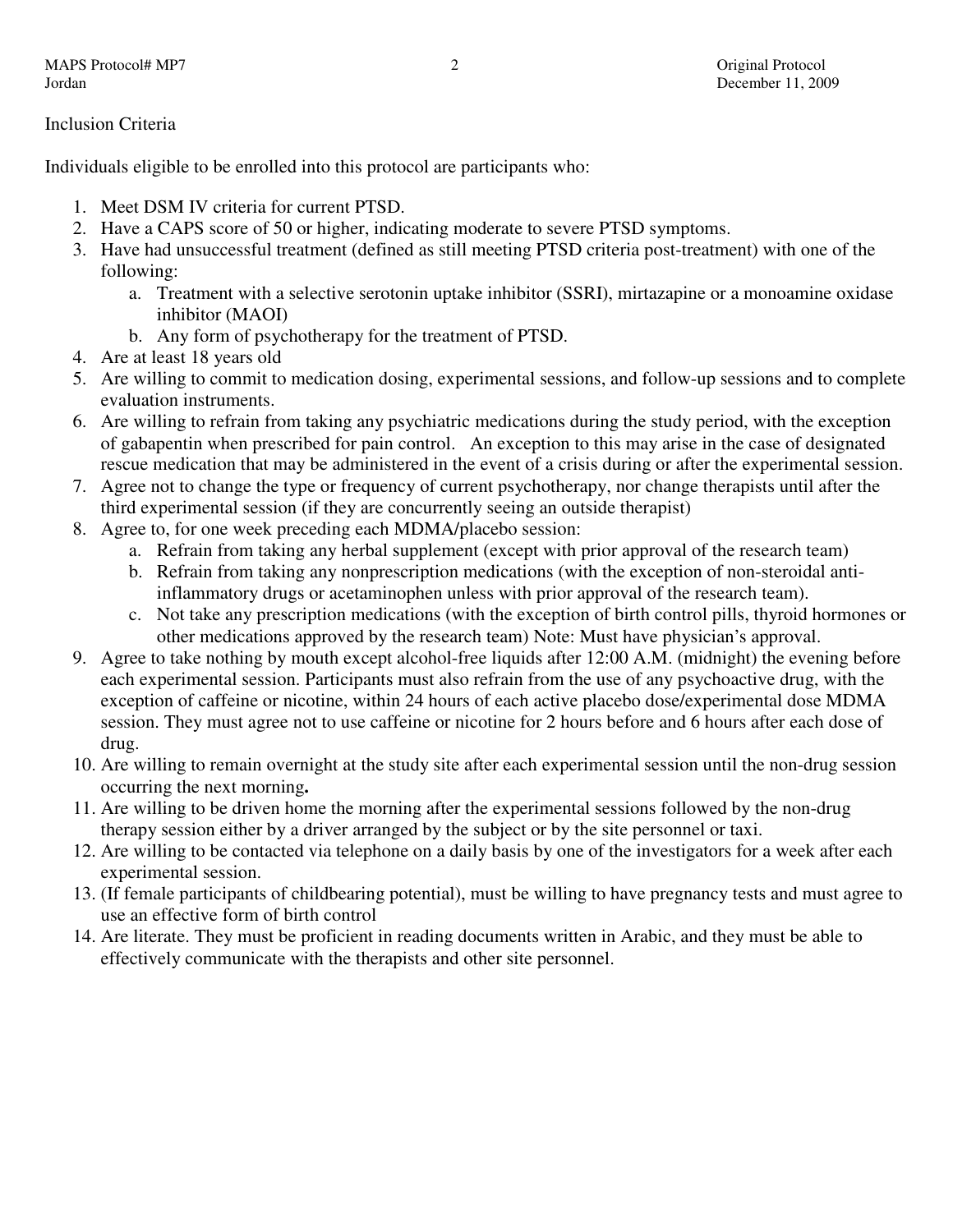## **5.3.2 Exclusion Criteria**

Individuals not eligible to be enrolled into this protocol are those who:

- 1. Are pregnant or nursing, or of child bearing potential and not practicing an effective means of birth control, including sexual abstinence.
- 2. Have a history of or current primary psychotic disorder or bipolar affective disorder type 1 or borderline personality disorder.
- 3. Diagnosed with dissociative identity disorder or an eating disorder with active purging, or borderline personality disorder.
- 4. Have evidence or history of significant (controlled or uncontrolled) hematological, endocrine, cerebrovascular, cardiovascular, coronary, pulmonary, renal, gastrointestinal, immunocompromising, or neurological disease, including seizure disorder. (Participants with hypothyroidism who are on adequate and stable thyroid replacement will not be excluded).
- 5. Have hypertension, peripheral vascular disease, hepatic disease (with or without abnormal liver enzymes), or history of hyponatremia or hyperthermia.
- 6. Weigh less than 48 kg
- 7. Have used "Ecstasy" (illicit drug preparations purported to contain MDMA) more than 5 times or at any time within the previous 6 months.
- 8. Would present a serious suicide risk or who are likely to require hospitalization during the course of the study.
- 9. Require ongoing concomitant therapy with a psychotropic drug.
- 10. Meet DSM-IV criteria for substance abuse or dependence for any substance save caffeine or nicotine in the past 60 days.
- 11. Are not able to give adequate informed consent.
- 12. Have any current problem or a history of substance abuse which, in the opinion of the investigator or medical monitor, might interfere with participation in the protocol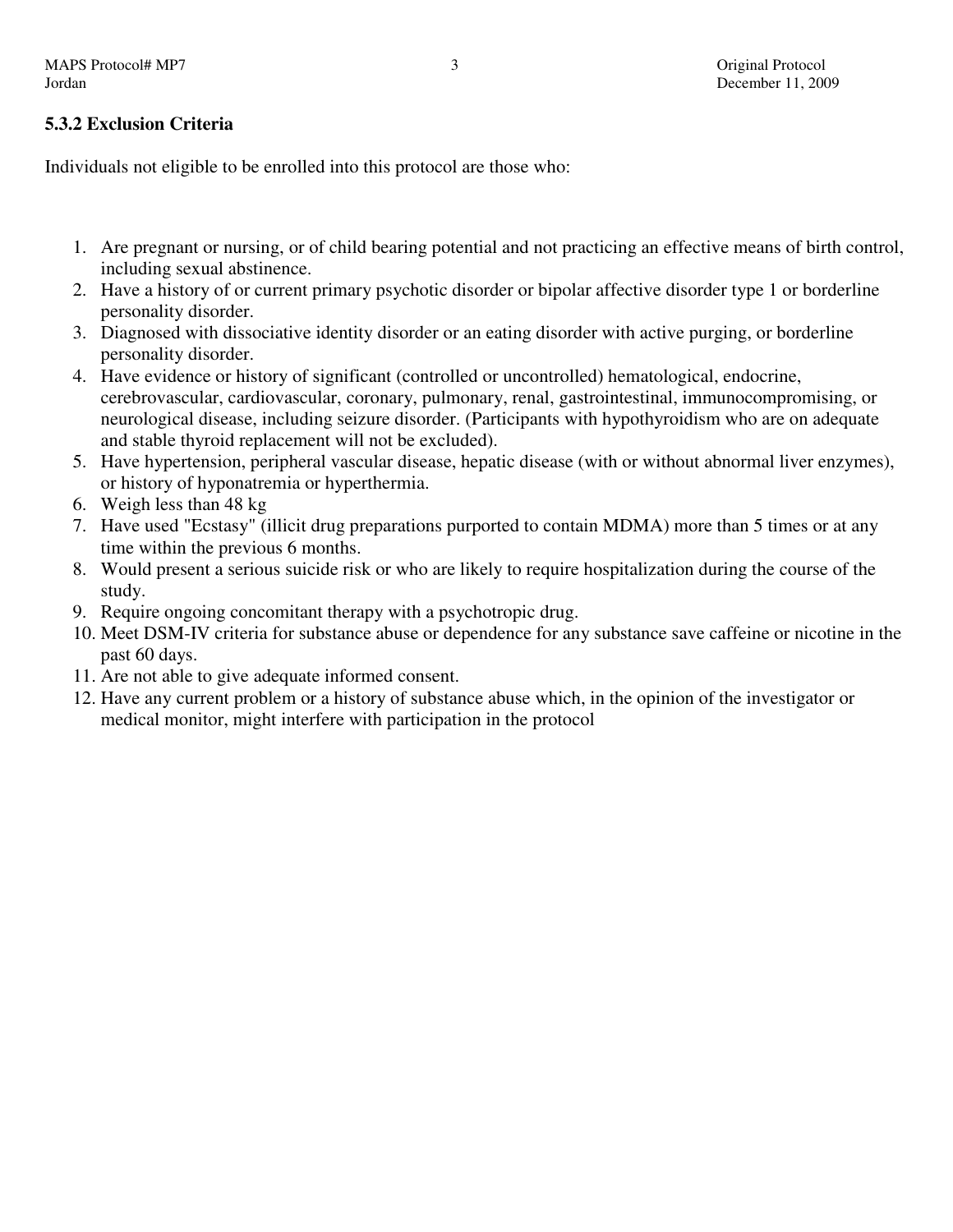| MA   | Time & Events MP7 Stage 1                                       | <b>Screen/Baseline</b>                                      |                         |                                | <b>Preparatory</b> Experimental Session 1 |                                      | <b>Experimental Session 2</b>    |                                      | <b>Experimental Session 3</b> |                                      | Follow-Up                                                |
|------|-----------------------------------------------------------------|-------------------------------------------------------------|-------------------------|--------------------------------|-------------------------------------------|--------------------------------------|----------------------------------|--------------------------------------|-------------------------------|--------------------------------------|----------------------------------------------------------|
| Jore | Visit #                                                         | Pre-Study                                                   | V <sub>1</sub>          | V 2, 3, 4                      | V <sub>5</sub>                            | V 6.7.8                              | $\overline{VQ}$                  | $V$ 10,11,12                         | V13                           | $V$ 14,15,16                         | V17                                                      |
|      | Type of Visit                                                   | Screening may take place Baseline<br>over more than one day |                         | Preparatory<br><b>Sessions</b> | Experimental<br>Session 1                 | Integrative<br>Sessions              | Experimental<br>Session 2        | Integrative<br>Sessions              | Experiment<br>al Session 3    | Integrative<br>Sessions              | Follow-Up & Outcome                                      |
|      | Visit Timing or Study day or Window                             | Up to 1 month prior to<br>Visit 1                           | Day 1                   | Approx 1 week<br>apart         | 3-5 weeks<br>post baseline                | Approx. 1<br>week apart <sup>A</sup> | 3-5 weeks post<br>V <sub>5</sub> | Approx. 1<br>week apart <sup>A</sup> | 3-5 weeks<br>post V9          | Approx. 1<br>week apart <sup>A</sup> | May happen over more<br>then 1 day.<br>2 months post V13 |
|      | <b>Initial Phone Screen</b>                                     | $\bold{X}$                                                  |                         |                                |                                           |                                      |                                  |                                      |                               |                                      |                                                          |
|      | <b>Informed Consent</b>                                         | $\mathbf X$                                                 |                         |                                |                                           |                                      |                                  |                                      |                               |                                      |                                                          |
|      | Medical/Psychiatric History                                     | $\mathbf X$                                                 |                         |                                |                                           |                                      |                                  |                                      |                               |                                      |                                                          |
|      | General Physical Exam (BP, Pulse,<br>Temp, brief systems check) | $\mathbf X$                                                 |                         |                                |                                           |                                      |                                  |                                      |                               |                                      |                                                          |
|      | <b>Brief Neurological Exam</b>                                  | $\mathbf X$                                                 |                         |                                |                                           |                                      |                                  |                                      |                               |                                      |                                                          |
|      | <b>ECG</b>                                                      | $\mathbf X$                                                 |                         |                                |                                           |                                      |                                  |                                      |                               |                                      |                                                          |
|      | <b>SCID</b>                                                     | $\mathbf X$                                                 |                         |                                |                                           |                                      |                                  |                                      |                               |                                      |                                                          |
|      | Clinical LabTests, w/ HIV test                                  | $\mathbf{X}$                                                |                         |                                |                                           |                                      |                                  |                                      |                               |                                      |                                                          |
|      | <b>Collect Concomitant Medication</b>                           | $\mathbf X$                                                 | X                       | $\mathbf X$                    | $\mathbf X$                               | $\mathbf X$                          | $\mathbf{X}$                     | $\mathbf X$                          | $\mathbf X$                   | $\mathbf X$                          | $\boldsymbol{\mathrm{X}}$                                |
|      | Medication Taper (if applicable)                                | $\overline{\textbf{X}}$                                     | $\overline{\textbf{X}}$ |                                |                                           |                                      |                                  |                                      |                               |                                      |                                                          |
|      | Study Enrollment after meeting I/E                              |                                                             | $\bold{X}$              |                                |                                           |                                      |                                  |                                      |                               |                                      |                                                          |
|      | Record to Audio/Video                                           |                                                             |                         | $\overline{\text{X}}$          | $\overline{\textbf{X}}$                   | $\overline{X}$                       | $\overline{X}$                   | $\overline{X}$                       | $\overline{\textbf{X}}$       | $\overline{X}$                       |                                                          |
|      | General Well-Being                                              |                                                             | $\overline{X}$          | X                              | $\overline{\textbf{X}}$                   | $\overline{X}$                       | $\overline{X}$                   | $\overline{X}$                       | $\mathbf X$                   | $\overline{\text{X}}$                | $\overline{\text{X}}$                                    |
|      | Drug Screen                                                     | $\mathbf X$                                                 |                         |                                | $\boldsymbol{\mathrm{X}}$                 |                                      | $\boldsymbol{\mathrm{X}}$        |                                      | $\mathbf X$                   |                                      |                                                          |
|      | Pregnancy Screen (if applicable)                                | $\overline{X}$                                              |                         |                                | $\overline{X}$                            |                                      | $\overline{X}$                   |                                      | $\overline{\textbf{X}}$       |                                      |                                                          |
|      | <b>Complete Randomization Procedure</b>                         |                                                             |                         |                                | $X^{\text{C}}$                            |                                      |                                  |                                      |                               |                                      |                                                          |
|      | CAPS, GAF, BDI<br>With Independent Rater                        | $\mathbf X$                                                 |                         | $X^B$                          |                                           |                                      |                                  |                                      |                               |                                      | $\overline{X}$                                           |
|      | <b>C-SSRS</b>                                                   |                                                             | X                       | $X^H$                          | $X^{D, E, F}$                             | X                                    | $X^{D, E, F}$                    | $\overline{X}$                       | $X^{D, E, F}$                 | $\mathbf X$                          | $\overline{X}$                                           |
|      | Administer IP Drug+Therapy                                      |                                                             |                         |                                | $\mathbf X$                               |                                      | $\boldsymbol{\mathrm{X}}$        |                                      |                               |                                      |                                                          |
|      | Monitoring of BP, Pulse and Temp.                               |                                                             |                         |                                | $\overline{\textbf{X}}$                   |                                      |                                  |                                      |                               |                                      |                                                          |
|      | <b>SUDS</b>                                                     |                                                             |                         |                                | $X^{E, G}$                                |                                      | $X^{E, G}$                       |                                      | $X^{E, G}$                    |                                      |                                                          |
|      | <b>Beliefs of Condition Assignment</b>                          |                                                             |                         |                                | $\mathbf X$                               |                                      | $\boldsymbol{\mathrm{X}}$        |                                      | $\mathbf X$                   |                                      |                                                          |
|      | <b>Overnight Stay</b>                                           |                                                             |                         |                                | $\overline{\textbf{X}}$                   |                                      | $\overline{X}$                   |                                      | $\boldsymbol{\mathrm{X}}$     |                                      |                                                          |
|      | <b>Integrative Therapy Session</b>                              |                                                             |                         |                                |                                           | $\mathbf X$                          |                                  | $\overline{X}$                       |                               | $\boldsymbol{\mathrm{X}}$            |                                                          |
|      | <b>RRPQ</b>                                                     |                                                             |                         |                                |                                           |                                      |                                  |                                      |                               |                                      | $X^I$                                                    |
|      | 7 days Integrative Telephone Contact                            |                                                             |                         |                                |                                           | $X^J$                                |                                  | $X^J$                                |                               | $X^J$                                |                                                          |
|      | Adverse Events Requiring Dr. Visit                              |                                                             |                         | X                              | $\mathbf X$                               | $\mathbf X$                          | $\boldsymbol{\mathrm{X}}$        | $\bold{X}$                           | $\mathbf X$                   | $\boldsymbol{\mathrm{X}}$            | $\mathbf X$                                              |
|      | Spontaneously Reported Side Effects                             |                                                             |                         |                                | $\overline{X}$                            | X                                    | $\overline{X}$                   | $\mathbf X$                          | $\mathbf X$                   | $\overline{X}$                       |                                                          |
|      | Adverse Events of Concern                                       |                                                             |                         | $\mathbf X$                    | $\mathbf X$                               | $\mathbf X$                          | $\boldsymbol{\mathrm{X}}$        | $\mathbf X$                          | $\mathbf X$                   | $\mathbf X$                          |                                                          |
|      | Serious Adverse Events                                          |                                                             | $\mathbf X$             | $\overline{\text{X}}$          | $\overline{\textbf{X}}$                   | $\overline{\text{X}}$                | $\overline{\textbf{X}}$          | $\overline{\text{X}}$                | $\overline{\textbf{X}}$       | $\overline{\text{X}}$                | $\mathbf X$                                              |
|      | Unblinding <sup>K</sup> Termination Stage 1                     |                                                             |                         |                                |                                           |                                      |                                  |                                      |                               |                                      | $\overline{\text{X}}$                                    |

<sup>A</sup> =First Integrative session is 1 day after exp session <sup>B</sup> =repeat before V5 ONLY if meds are tapered <sup>C</sup> = Within 24 hrs prior to 1st exp. session <sup>D</sup> =Approximately 6 hours post MDMA <sup>E</sup> =at the beginning of the sess